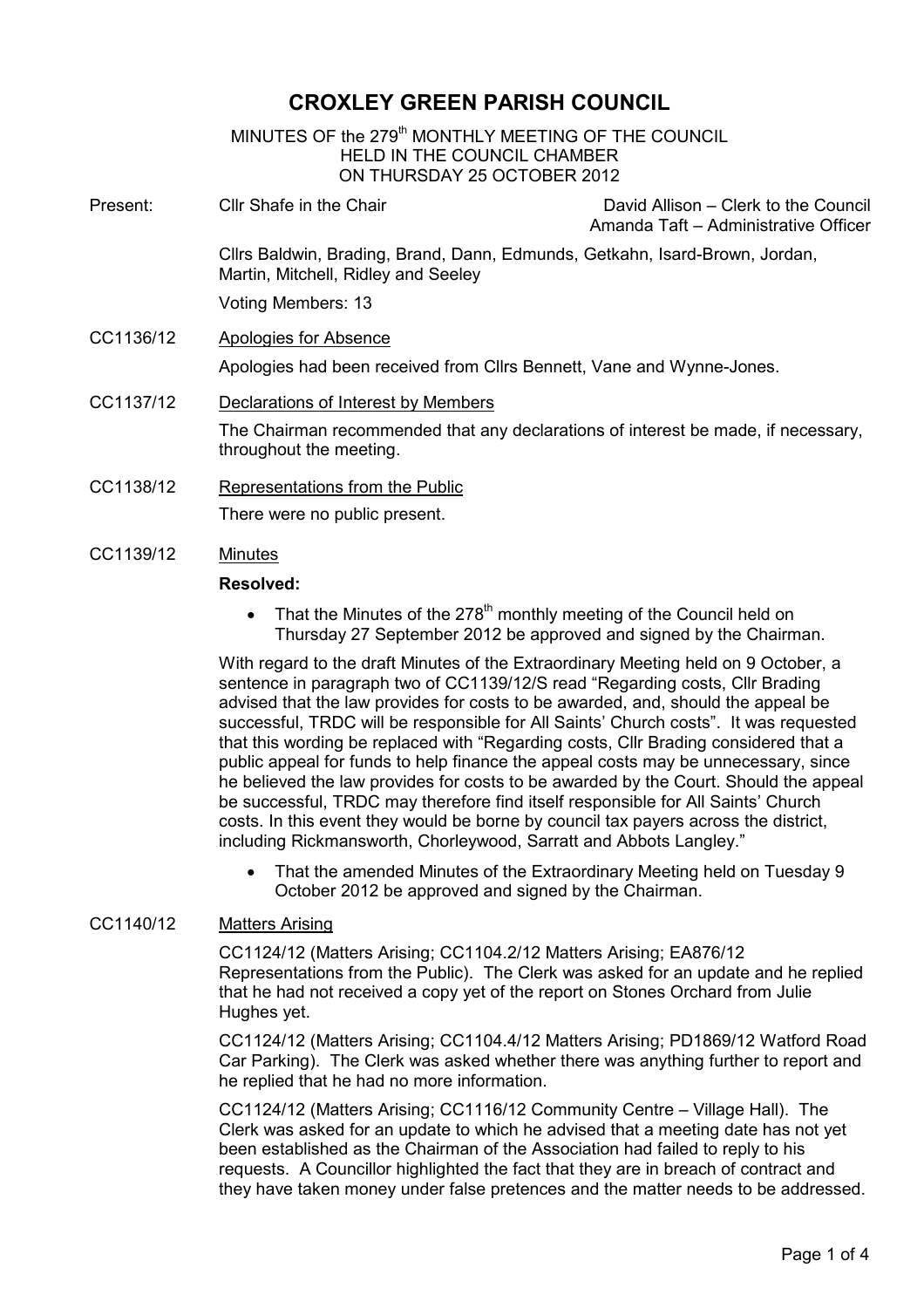CC1124/12 (Matters Arising; CC1104.2/12 Matters Arising; EA884/12 Installation of Posts on the Green). The Clerk was asked whether the meeting with the owners of Saltram Cottage had taken place to which the Clerk replied that it had and the posts will be installed with extreme caution due to underground pipes and cables in that area.

CC1127/12 (Police Community Support Officers). The Clerk was asked why an email from a resident in support of Parish Council funded PCSOs was included with the Minutes. The Clerk advised that this was part of Public Representations and as the member of the public had not been present and had requested that his views be brought to the attention of Council and this therefore seemed the most appropriate way of doing so in this instance.

CC1139/12/S (All Saints' Church Bells). The Clerk was asked if he had written to Reverend Miriam Mugan and he replied that he had and a copy had been circulated to all Councillors. The Clerk added that he would advise Councillors of the Appeal date when we are notified.

CC1132/12 (Croxley Rail Link). Cllr Mitchell was thanked for all his work on the Rail Link and for attending the Inquiry on behalf of the Parish Council. Cllr Mitchell was asked by one Cllr if he could get drawings and plans of the Rail Link and it was pointed out that all the Rail Link documents were available in the Parish Council for viewing.

# CC1141/12 Committee Reports

## CC1141.1/12 Environment and Amenity Committee held on Tuesday 4 September 2012

#### Resolved:

• That the Minutes of the Environment and Amenity Committee held on Tuesday 4 September 2012 be adopted as a report of the meeting.

## CC1141.2/12 Any matters arising

EA899/12 (Representations from the Public). The Clerk was asked if representations should have been made about Croxfest as it was not an item on the Agenda. The Clerk believed that this matter had been resolved either by email or telephone. He explained that although it was inappropriate, the Chairman could not be expected to know what someone may say. Cllr Edmunds, as Chairman of the meeting concerned said that he would of allowed it anyway as the representations were merely to inform Councillors that they could speak to the member of the Croxfest Committee after the meeting if they would like.

EA903/12 (Nectar/Oasis sites on third party land). Cllr Edmunds advised that he had attended TRDC's Environmental Forum and had raised this subject with the local Friends of the Earth group who were also pursuing this matter.

CC1141.3/12 Planning and Development Committee held on Wednesday 5 September and Wednesday 19 September 2012

#### Resolved:

• That the Minutes of the Planning and Development Committee held on Wednesday 5 September and Wednesday 19 September 2012 be adopted as reports of the meetings.

#### CC1141.4/12 Any matters arising

PD1916/12 (Croxley Rail Link). Cllr Mitchell reported that he had attended the Public Inquiry on 2 separate occasions. He added that the Council's presence at the Inquiry had been important and a number of concessions had been achieved in particular that the Parish Council would have the opportunity of reviewing the viaduct design in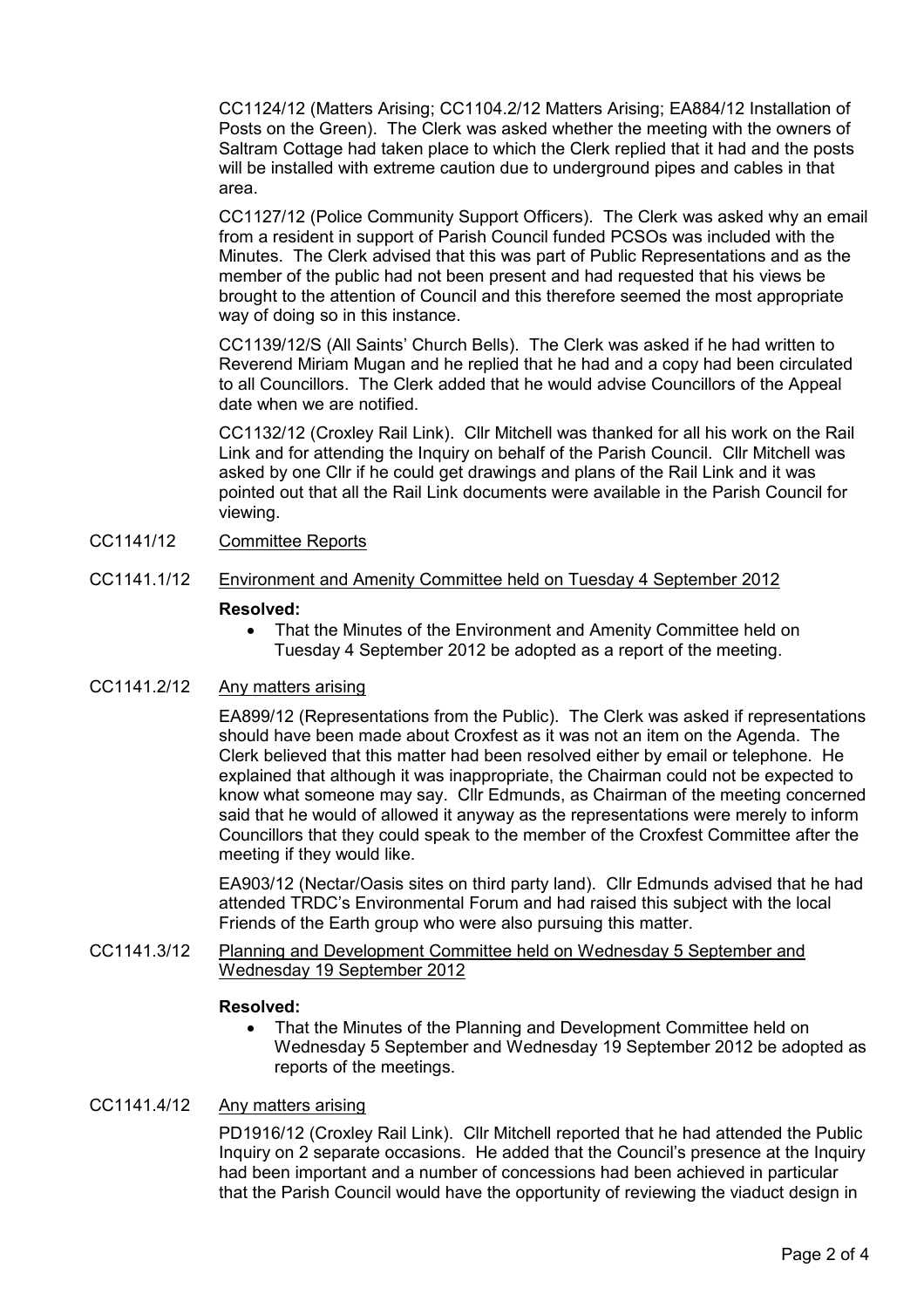its pre-planning application form. He added that concerns had been expressed at the Inquiry by local businesses namely the Croxley Car Centre and Cinnamonds as well as in regards to the facility used by the Sea Cadets and Morris Minors. Further concerns had been expressed also concerning the boat moorings adjacent to Beggars Bush Lane.

Regarding the land swap, this did not go ahead and the Clerk confirmed that the application for an exchange land certificate in relation to the land at Lavrock Lane was no longer required and the relevant parts of the draft Order legislation had been amended.

PD1917/12 (TRDC Site Allocation – School Site, Baldwins Lane, Croxley Green). It was asked when a decision would be made and Cllr Brading advised that the Site Allocation document will go to the Secretary of State for approval. He added that there was currently no planning application for this site and confirmed that TRDC do not support this site as the site for the school. He further added that TRDC prefer one and County Council prefer the other of the two sites (Maple Cross and Mill End).

PD1918/12 (Community Plan). Cllr Jordan informed those present that work on the questionnaire was in its final stages. Cllr Mitchell thanked her for her work on this project.

## CC1141.5/12 Finance and Administration Committee held 13 September 2012

#### Resolved:

• That the Minutes of the Finance and Administration Committee held on 13 September 2012 be adopted as a report of the meeting.

# CC1141.6/12 Any matters arising

FA833/12 (External Redecoration of the Council Office). The Clerk was asked if the external decoration would start next week to which he replied that the external decoration had been completed.

# CC1142/12 Events held/organised or supported by the Parish Council

The Chairman introduced this matter and asked Cllr Ridley if he had a seconder for his proposal and Cllr Brand said that he would second it. A long discussion ensued; Cllr Ridley said that he wants events to be successful but he felt that all Cllrs should have input and be advised of forthcoming events earlier. He added that he knew nothing about the Parish Council stall at Croxfest until the week before the event. It was noted that some events, for example the Revels and Croxfest are not organised by the Parish Council.

Other Cllrs felt that as Parish Council events are included in the budget, Cllrs should be fully aware of forthcoming events. There was also a general understanding that the Cllr who submits a budget item for an event will lead the organisation of the event but if other Cllrs wished to become involved they could offer their help. It was also considered that 16 Cllrs would be too many to organise an event as it would be very difficult to get things moving and it would not work well. It was felt that Cllrs are quite able to organise events without having to hold meetings. It was also pointed out that if any Cllr was unsure about what was going on, they could always ask. Cllr Martin put forward a counter proposal that any events to be run by the Parish Council are to be included on the relevant agenda a month prior to the event taking place. Also a plan of action to be drawn up & held in the office to give details of preparations/activities/responsibilities prior to the event.

It was then suggested that forthcoming events are put as a standing item on agendas but some Cllrs felt that as they are elected by the public, their time should not be wasted in this way and it was also acknowledged that the Parish Council has only 2 staff to undertake all the administration for Croxley Green Parish Council. It was considered that emails were a satisfactory method of dealing with event organisation